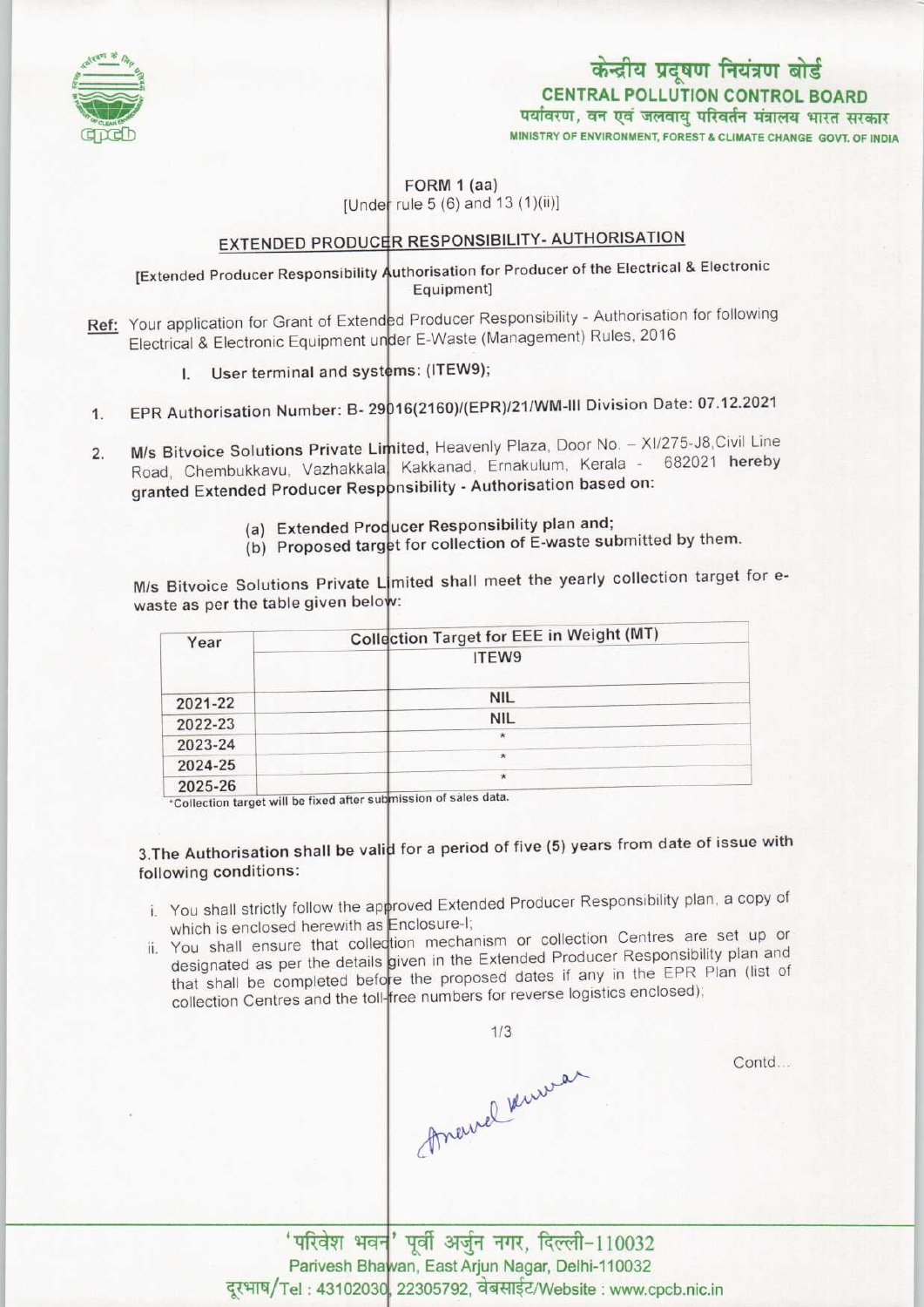

From pre page....

- iii. You shall ensure that all the collected e-waste is channelized to your your You shall ensure that all the collected civiliated No 15 Roz ka Meo Industrial<br>dismantler/recycler M/s E-waste Recycler India, Shed No 15 Roz ka Meo Industrial area Nuh and records shall be maintained at recycler/dismantler and your end
- area Nun and records shall be maintained at recycle maintainer and year end.<br>iv. You shall maintain records, in Form-2 of these Rules, of e-waste and make such records available for scrutiny by Central Pollution Control Board;
- records available for scruting by Central Pollution Control Control Board on or<br>v. You shall file annual returns in Form-3 to the Central Pollution Control Board on or Four shall the annual returns in Form one and year to which that returns relates.

## vi. General Terms & Conditions of the Authorisation:

- a. The authorisation shall comply with provisions of the Environment (Protection) Act, 1986 and the E-waste (Management) Rules, 2016 made there under
- 1986 and the E-waste (Management) Rules, 2016 made there under;<br>b. The authorisation or its renewal shall be produced for inspection at the request of an officer authorised by the Central Pollution Control Board
- **Producer Communist Department Communist Communist Communist Communist Communist Communist Communist Communist Communist Communist Communist Communist Communist Communist Communist Communist Communist Communist Communist C** informed to Central Pollution Control Board within 15 days on which decision shall be communicated by Central Pollution Control Board within sixty days an officer authorised by the app<br>c. Any change in the app
- be communicated by Central Pollution Control Board within sixty days;<br>
d. It is the duty of the authorised person to take prior permission of the Central<br>
Depthition Central Board to close down any collection centre/points Pollution Control Board to close down any collection centre/points or any other facility which are part of the EPR plan;
- facility which are part of the EPR plan;<br>e. An application for the renewal of authorisation shall be made as laid down in sub-<br> $\frac{1}{2}$  Meste (Managament) Bules, 2016; rule (vi) of rule of 13(1) the E-Waste (Management) Rules, 2016
- rule (vi) of rule of 13(1) the E-Waste (Management) Rules, 2016;<br>f. The Board reserves right to cancel/amend/revoke the authorisation at any time as per the policy of the Board or Government

#### vii. Additional Conditions: -

- a) That the applicant will submit annual sales data along with annual returns;
- a) That the applicant will sub-lift allited sales data dieng two collection points provided<br>b) That the applicant has to ensure that the addresses of collection points provided That the applicant has to ensure that the addresses of collection points provided<br>by them in their EPR Plan are correct and traceable and the collection points/centres are functional;
- points/centres are ranchoral, that the applicant time stating is concerned to changing its EPR Plan;

 $2/3$ Trand Kurner

Contd..